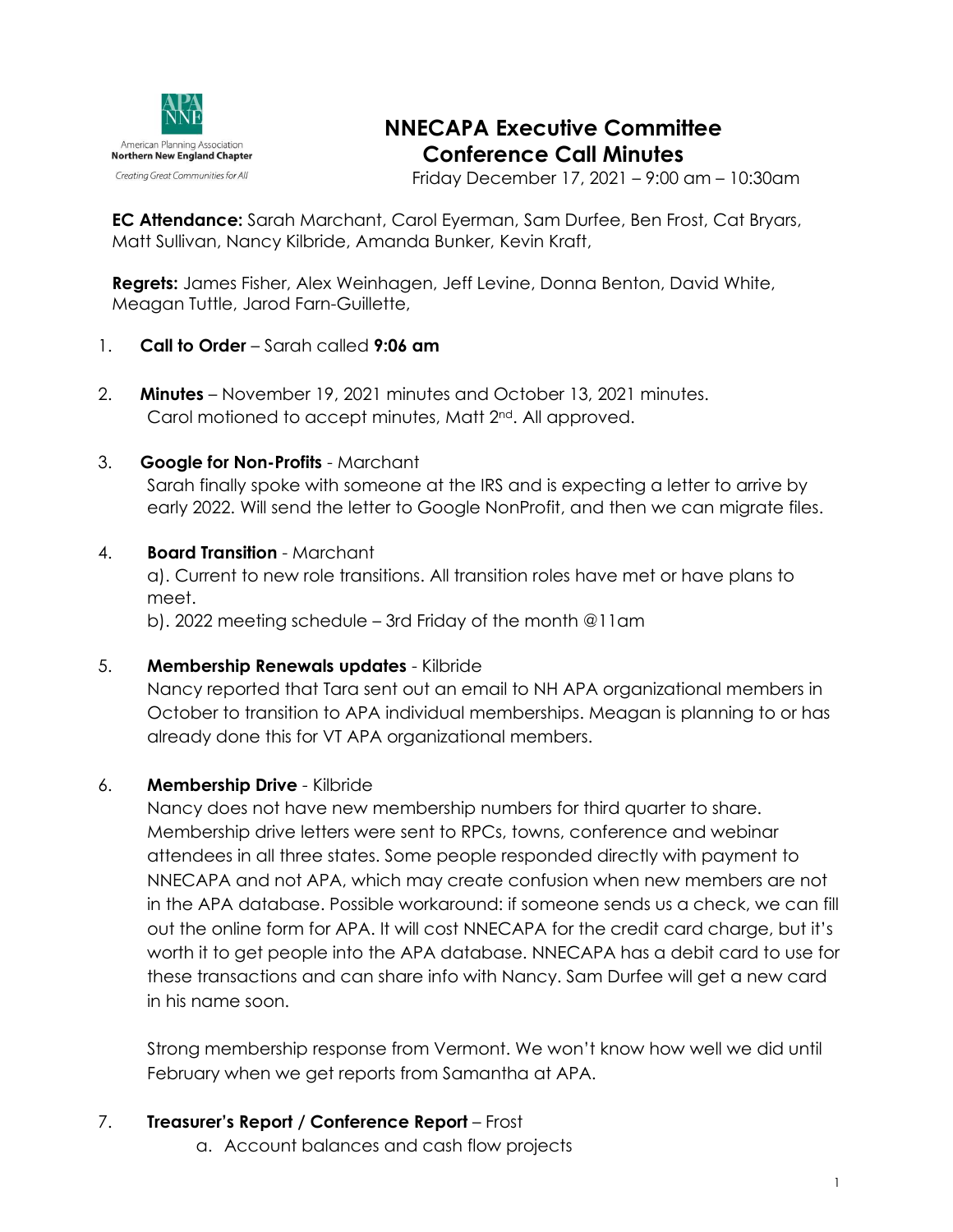Ben shared that the conference cost closeout occurred recently. NNECAPA netted over \$8K in profit, though we planned a balanced budget. This is a major improvement over last year when NNECAPA projected a deficit budget. We're doing really well, and the strategy of front-loading the costs of the merger is panning out.

Revenues for this year will go over the \$50K limit, so Sam will have to do an 990-EZ. That form is due to the IRS by Feb 15. It looks like we will always be in this category in the future due to running the conference costs through NNECAPA.

Thanks to Nancy for keeping an eye on the hotel contract. We have not had the capacity for that in the past.

A cash flow analysis was precipitated by a request to pay a deposit for the 2022 conference. Current available balance is over \$25,294 heading into January 2022. Anticipated revenues between January and October 2022 are over \$20K from APA, \$10K in sustaining sponsorships, and \$2,500 for webinars. Anticipated costs are \$4K for conference travel and \$3K for 2022 conference deposit. We are in a great position and are able to make the deposit for the 2022 conference.

8. **Yankee Planner/PIO Update** – Levine not present, Marchant Looking for articles, in particular "grapevine" items such as new jobs, interesting projects, personal and professional announcements, etc.

One Path to AICP – this option switches the certification process so prospective AICP planners take AICP exam before accumulating work experience and verifying education. To spread the word, Sarah will share this information through the newsletter. We can mention this at the top of webinars and post to the NNECAPA main webpage as well. Sarah will reach out to Section PDOs.

NHPA section has launched a scholarship fund for AICP candidates. Coordination among the three sections could be advantageous.

# 9. **2022 NNECAPA Conference** – Oct. 17-19, 2022 - Bunker

Amanda reported that the conference group is making good progress. Currently developing the theme and a prospective list of keynote speaker candidates. A call for sessions should be out by end of January. The full three-state committee is working very well together; that's a positive change resulting from the merger.

Nancy reported on the venue for the 2023 New Hampshire Conference. The process kicked off with an RFP for a venue. The responses wanted a lot of money upfront – as much as \$40K over several months. The venue *Wentworth by the Sea* has been the most amendable to reducing costs: \$239 room rate, \$3K deposit. The conference committee is still figuring out workable dates in November. A beginning or middle-of-the-week schedule for the conference is possible.